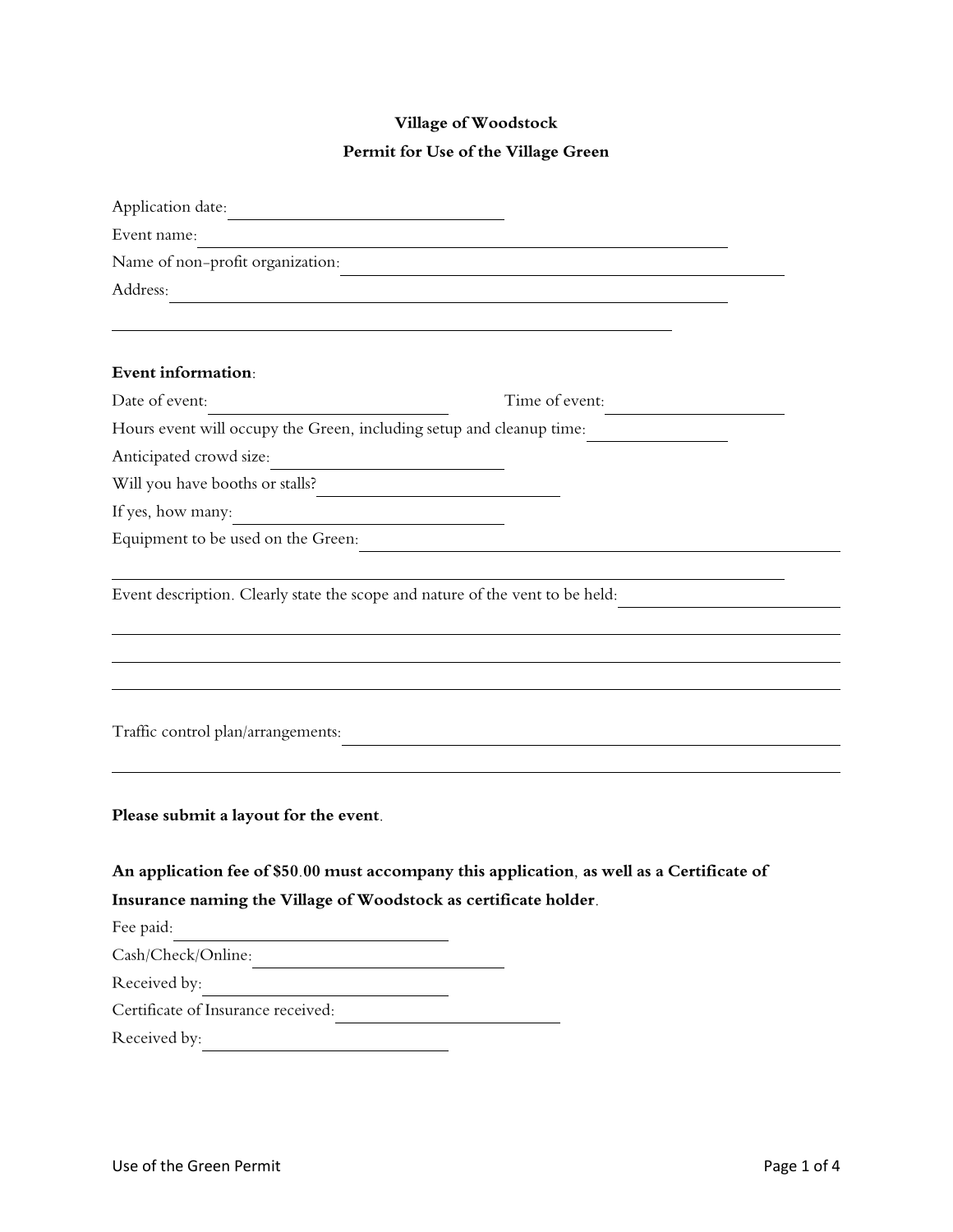The individual designated as responsible to the Village Trustees for compliance with the provisions of the Village Ordinance governing the Use of the Village Green, certification that the organization is based in Woodstock, and the restrictions/conditions on the reverse side.

| Name:            |  |
|------------------|--|
| Title:           |  |
| Phone:           |  |
| Mailing address: |  |
|                  |  |
| Email:           |  |

## **Restrictions/Conditions:**

- 1. The Village Green shall be maintained in a neat and orderly condition at all times during the date of the activity and, to the extent reasonably possible, during the setup and cleanup time for such activity.
- 2. Any equipment installed on the Village Green in connection with the activity shall be installed no sooner than 24 hours prior to the scheduled date of the activity and shall be removed no later than 24 hours after the scheduled date of the activity, provided however, any equipment which can be installed and removed shall be installed and removed on the day of the activity. This standard shall have separate application to any alternate date not immediately following the scheduled date.
- 3. No signs or equipment shall be attached to or installed upon trees or historic/memorial markers in the Village Green or upon traffic signs, parking kiosks, or light poles surrounding the Village Green.
- 4. Traffic signs and parking kiosks surrounding the Village Green shall not be obstructed.
- 5. No structures or tents shall be erected or placed within 15 feet of the truck of any tree in the Village Green.
- 6. No activity shall be carried out on or before 7:00 am or after 10:00 pm without special arrangements.
- 7. Consideration may be given as to whether an applied for activity, if permitted, would unreasonably restrict the public access to and use of the Village Green.
- 8. Parking and traffic control:
	- a. All traffic control arrangements and site layouts shall be reasonable calculated to ensure the maximum safety of the public and to cause the least possible inconvenience to the public. Descriptions of arrangements for traffic control shall include the recommendations of the Village Chief of Police with respect thereto and shall clearly state any variances between actual arrangements made recommendation of the Village Chief of Police.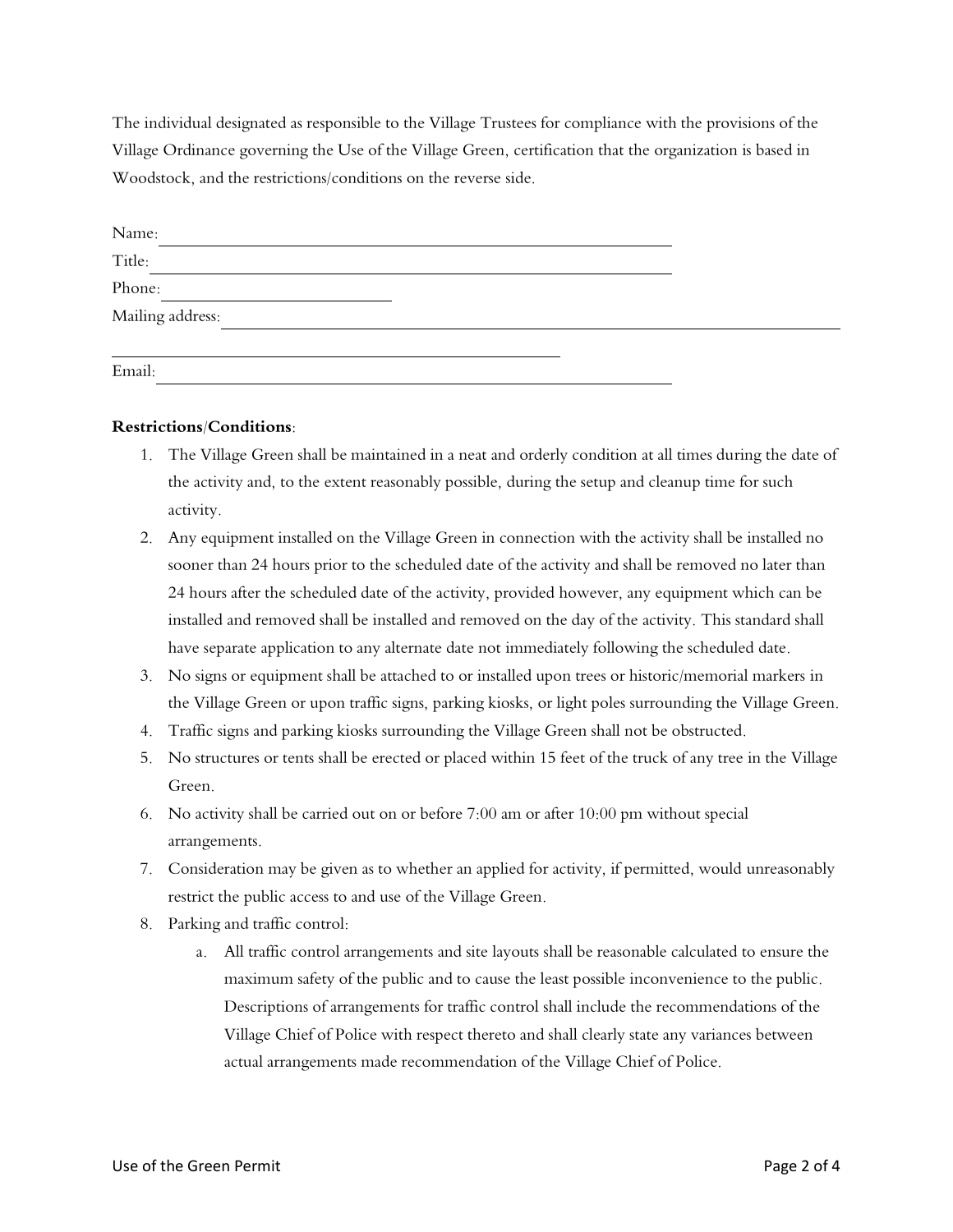- b. Participants and sponsors parking participants and individuals involved in providing the activities must park at locations away from the Green, including North and South Street, Union Street, Court Street, South Street, and the Village Square.
- c. Police officers must be furnished by and paid for by the sponsor. Please contact the Woodstock Police Department for fees and arrangements.
- 9. Maintenance and Damages:
	- a. All arrangements for and expenses relating to maintenance of the Village Green immediately before, during, and immediately after a permitted activity and traffic control during a permitted activity, shall be the responsibility of the permittee.
	- b. Any damage to the Village Green occurring in connection with an activity (including setup and cleanup), permitted hereunder shall be repaired at the expense of the permittee. At the option of the Board, any repair so required shall be arranged by the Board or by the permittee.
- 10. Applicant should check for electricity of the Green before the event. Please understand that the electricity at the information booth is paid by the Chamber of Commerce. Please call the Chamber at 457-3555.
- 11. At the option of the Board, a written indemnification agreement or some other security may be required as a condition precedent to the holding of a permitted activity hereunder the permit or any applicable law.
- 12. Applicant recycling plan: applicant to describe plans for the vent to collect and recycle a minimum of the following items: glass, plastic, and aluminum containers.
- 13. The \$50.00 application fee may be refundable if all conditions of the permit are met, including recycling requirements. It is up to the applicant to request the return of the \$50.00 fee. Such refund will be made only after the Board of Village Trustees agrees to do so.

I have read and understand the above restrictions and conditions and agree to any additional conditions established by the Board of Trustees.

Applicant signature:

Date:

Please call or email completed permit to: Town of Woodstock **now are allown** nnourse@townofwoodstock.org Nikki Nourse PO Box 488 Woodstock, VT 05091